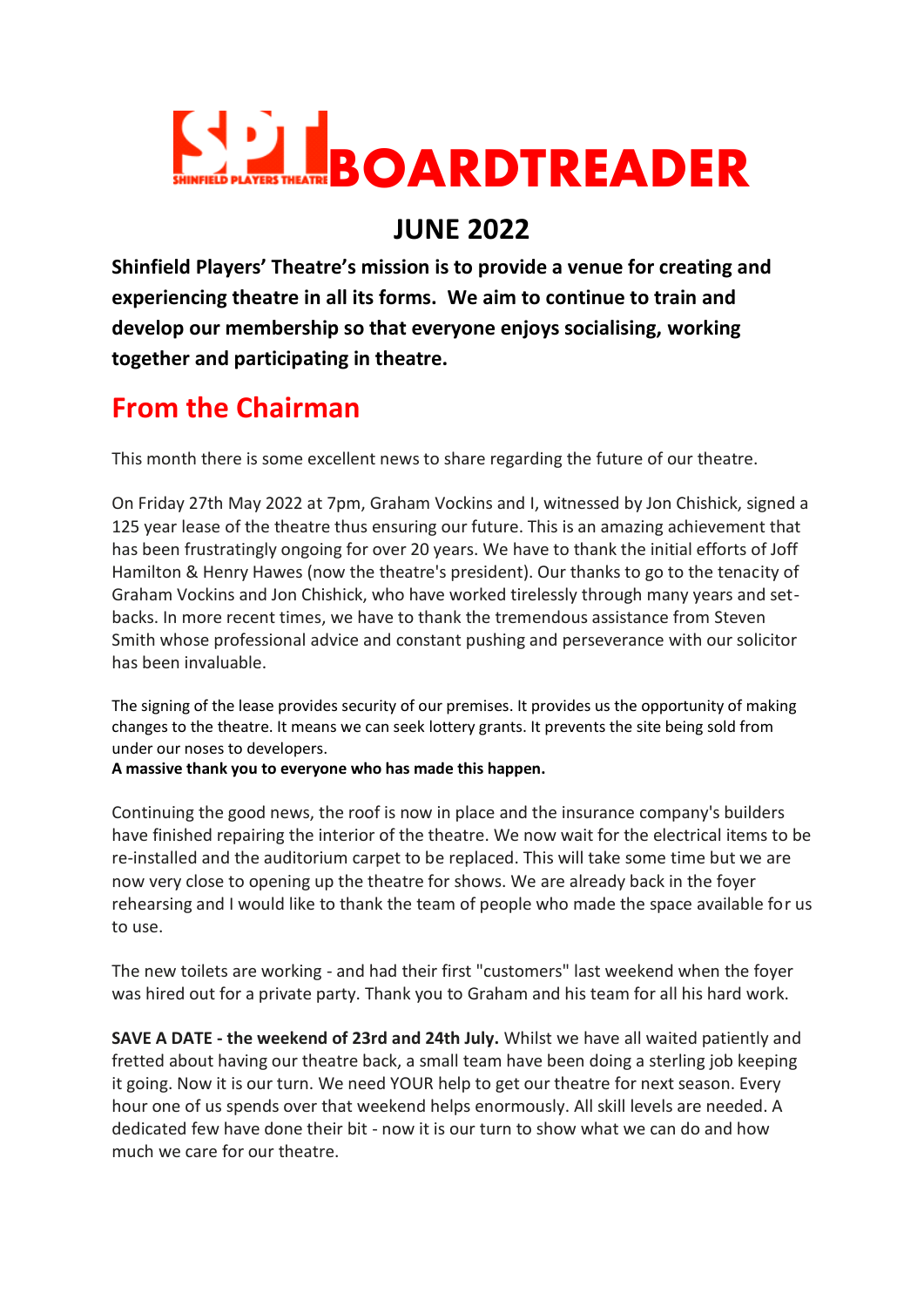Good news just keeps coming this month. I am delighted to report that we have received three NODA district 13 awards:

- Back Stage Team District 13 Flame Award
- Graham Vockins District 13 winner Shelley Lemesh Award for Unsung Hero
- Millie Naylor District 13 winner Nigel Gravette Award for Best Performance in a Pantomime

All three are very well deserved and I hope they are successful on 19th June at the NODA London award ceremony in picking up the regional awards as well.

And finally, we have two shows in July! The youth groups are performing their shows: Saturday Night Fever at the Oakwood centre in Woodley and the Junior & Middle Groups Treasure Island at SPT. See the website for all the details. Do come and support - by watching, front of house or chaperoning.

Look forward to seeing you soon Gordon

### **Gordon Bird**

# **Historic Moment in SPT History**

Gordon and Graham sign the 125 year lease witnessed by Jon Chishick, who was part of the original team some 8 years ago.

The document now goes back to our solicitors and will be passed back to our Landlords for their final signature



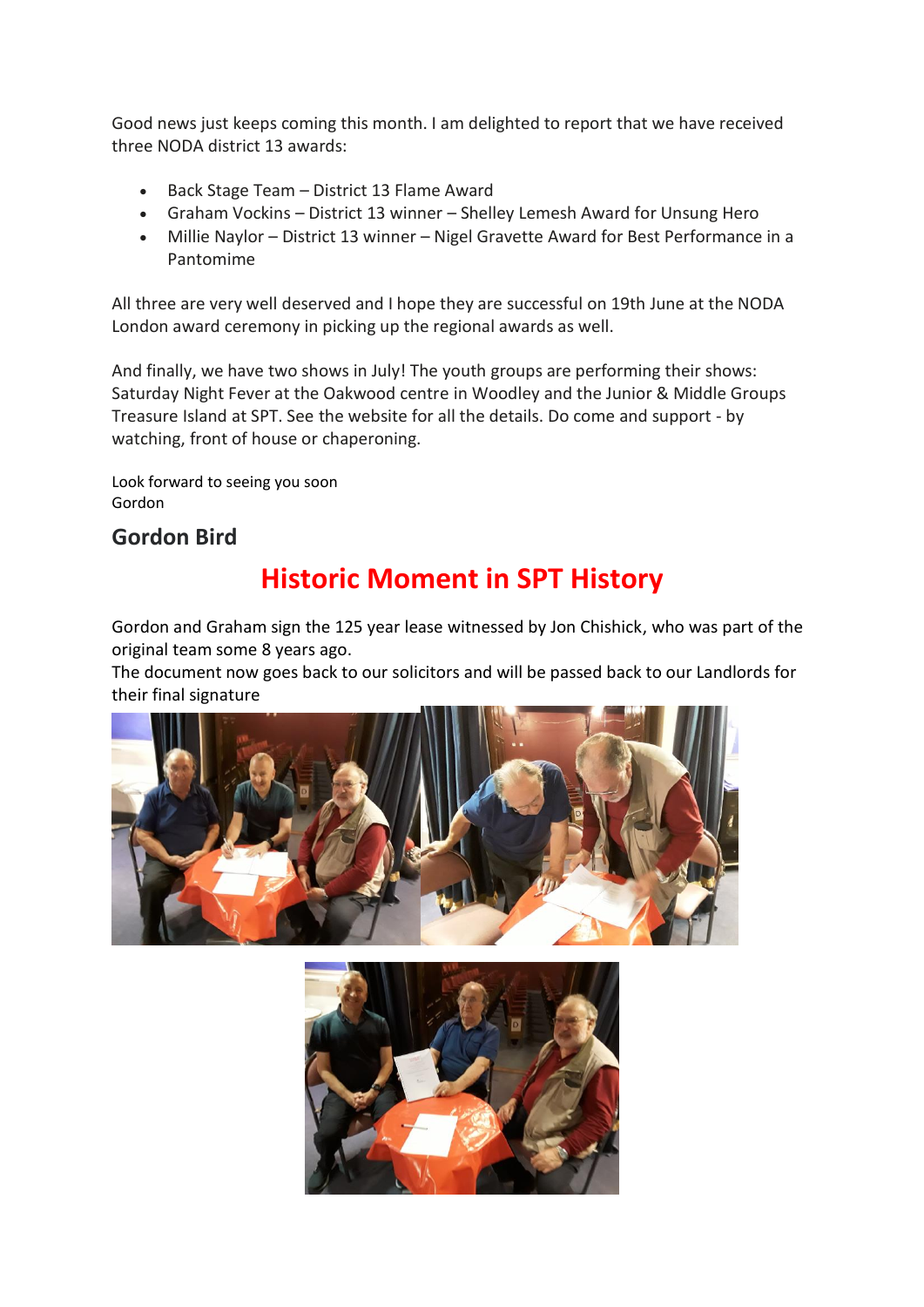### *You Could Be Watchin'…*

### **Saturday Night Fever**

#### **Friday 8th to Sunday 10th July - 7.30pm, Matinees 2pm**

at The Oakwood Centre, Headley Road, Woodley, Berkshire, RG5 4JZ

The Senior Youth Group are performing musical packed with Bee Gee classic songs - Night Fever, Stayin' Alive, Tragedy, How Deep is Your Love and many more. Re-live the 70s or experience it for the first time - following teenager Tony Manero and his passion of dancing as a distraction from his boring New York life.

Warning that this production does contain themes of adult nature. More details and how to book your tickets can be found on our website: [https://www.shinfieldplayers.org.uk](https://www.shinfieldplayers.org.uk/)

## **Clean Up Weekend!**

### **Please join us for our Big Clean Up… 23rd and 24th July from 10.00am**



Now that the external contractors have finished in the theatre, we have a clean-up weekend planned for the 23rd and 24th July from 10.00am. There will be lots of jobs to do to get the theatre ready for our next season, so do come along. Contact [sam@shinfieldplayers.co.uk](mailto:sam@shinfieldplayers.co.uk) for details.

Also, if you are free to help before then, please come along on a Sunday 10am-2pm, Tuesday 7.30-10.00 or Wednesday from 10.30am.

# **Christmas Show**

It is time to think about our annual Christmas Show. Would you like to organize a concertstyle show? Please let the committee know if you are interested and we will be pleased to hear from you on [c@shinfieldplayers.co.uk;](mailto:c@shinfieldplayers.co.uk)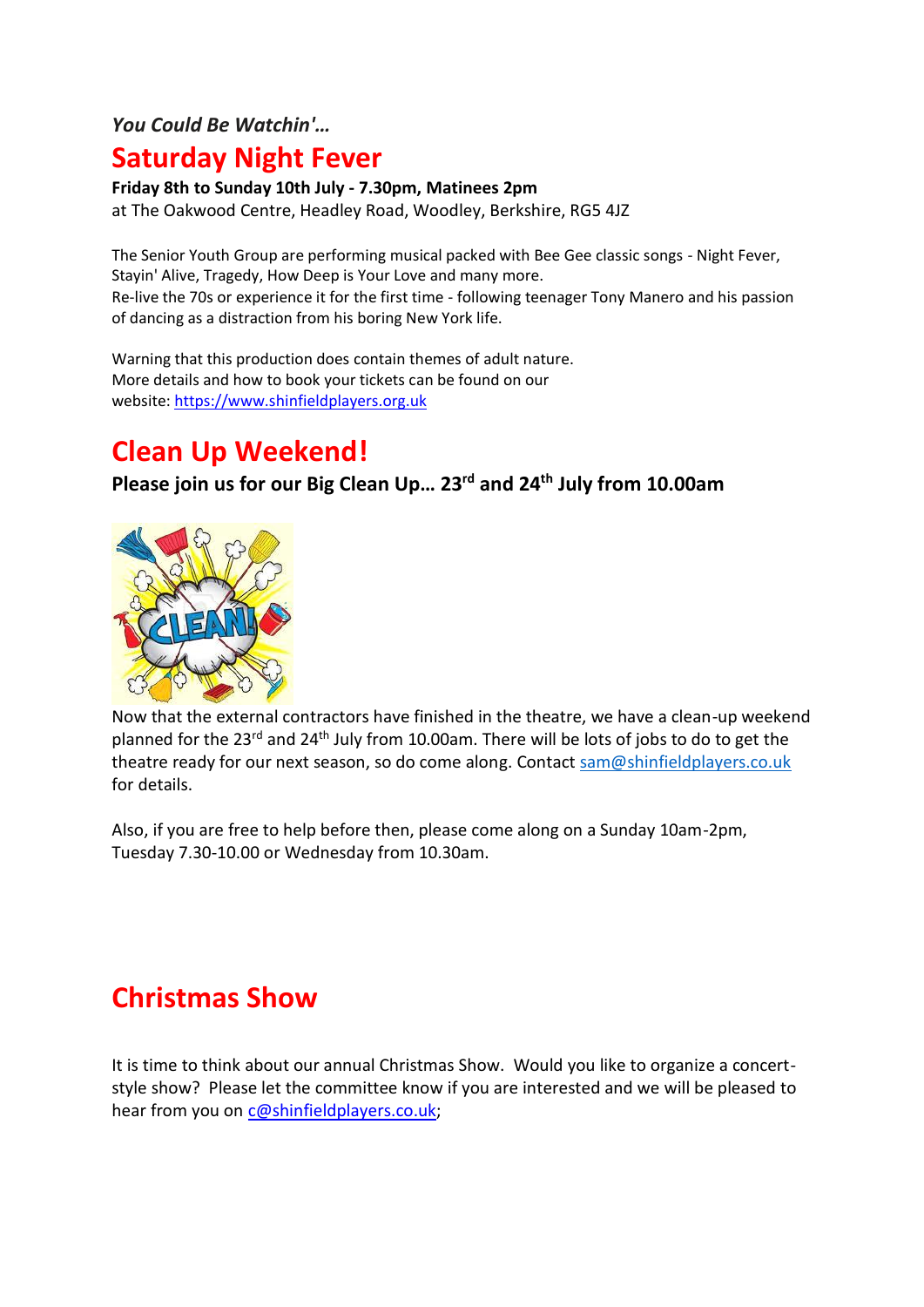## **Inspector Drake and the Black Widow**

**16th to 19th November 2022**



#### Directed by Cate Naylor and Karen Bird

When oil tycoon John Johnson is found with a huge sword in his back, it looks like a straightforward case of dying illegally. But things in Drake's world are never as they seem. Why was Johnson badly disguised as his own wife? Why had he eaten a tortoise? And why do all the women in the house look similar?

#### **Characters**

Inspector Drake Sergeant Plod Maid, Lady Devonshire, Doctor Foster, Amy Mallard, Miss Marble, Lolita (a triplet) and zoo lady all played by one female actress

To find out more come along to the read throughs for this hilarious play.

#### **Read Throughs**

Thursday August 4th 7.30 Sunday August 7th 2.00

#### **Audition prep and character workshop**

Tuesday August 9th 7.30

#### **Auditions**

Plod and Drake (with female actresses reading in) Thursday August 11th 7.30 Female actress (with cast Plod and Drake) Sunday August 14th 2.00

Rehearsals are on Tuesdays and Thursdays from Tuesday August 16th.

Any questions…

email [cate.naylor@gmail.com](mailto:cate.naylor@gmail.com)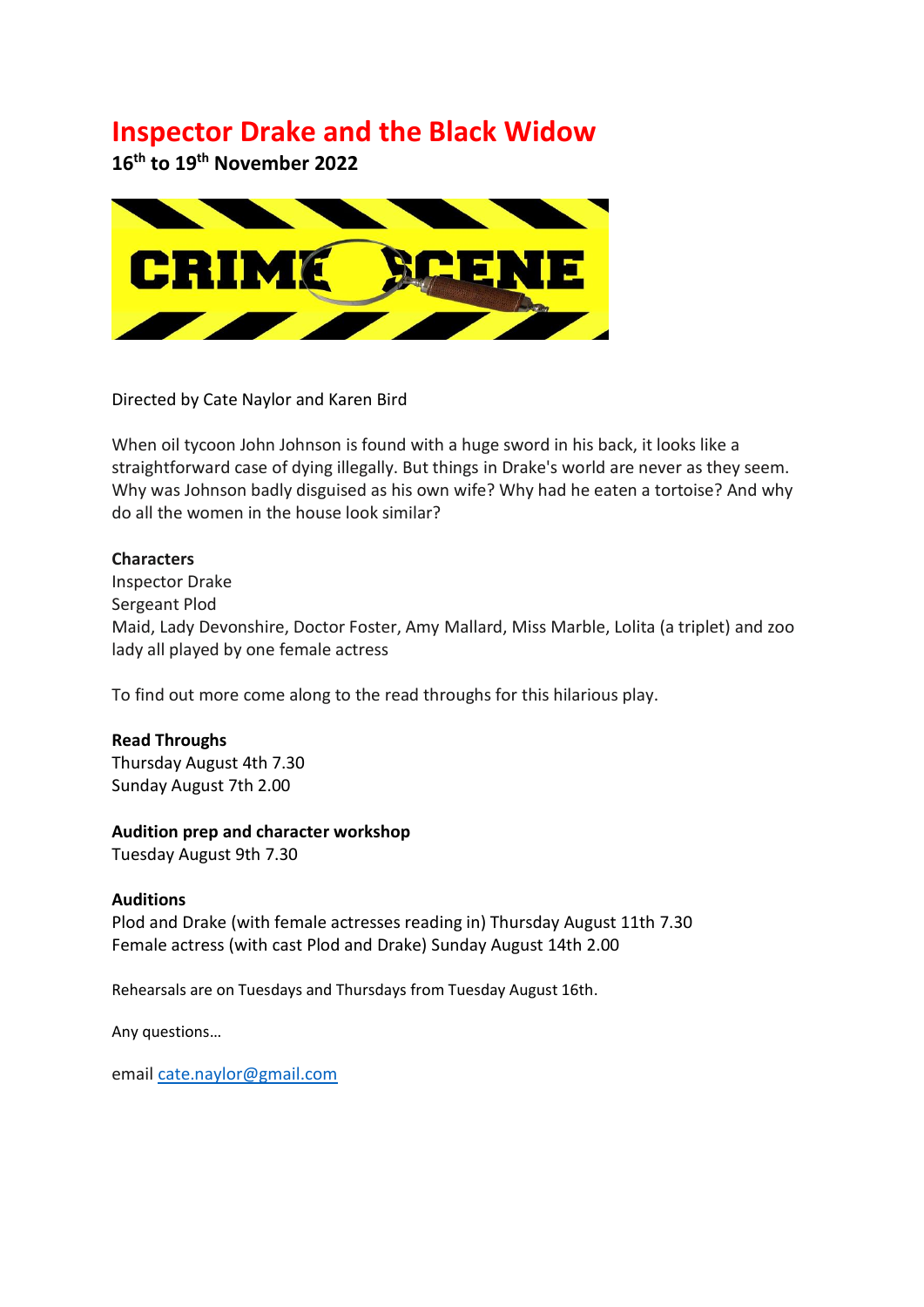### **Looking Great! A Sneak Preview…**



So… lots of work has been done and loads of materials have been used **but can you estimate the quantities** and just how much has gone into our lovely new theatre.

## **'Back-to-the-Boards Refurbishment' Quiz**

#### **Your Chance to Win a Bottle of Wine**

(Thanks to Di for putting this quiz together and collecting all of the data!)

1. How many staples have been used to secure new hardboard to stage area?

2. How many screws have been used to secure plasterboard, battening to ceiling and plyboard to walls of auditorium?

- 3. How many sheets of plasterboard make up the new ceiling?
- 4. How many litres of red paint for the walls?
- 5. How many litres of black paint used on the ceiling, walls and stage area?
- 6. How many full days of work with up to 7 workmen on most days?

### **Answers to Board Treader by 21st June**